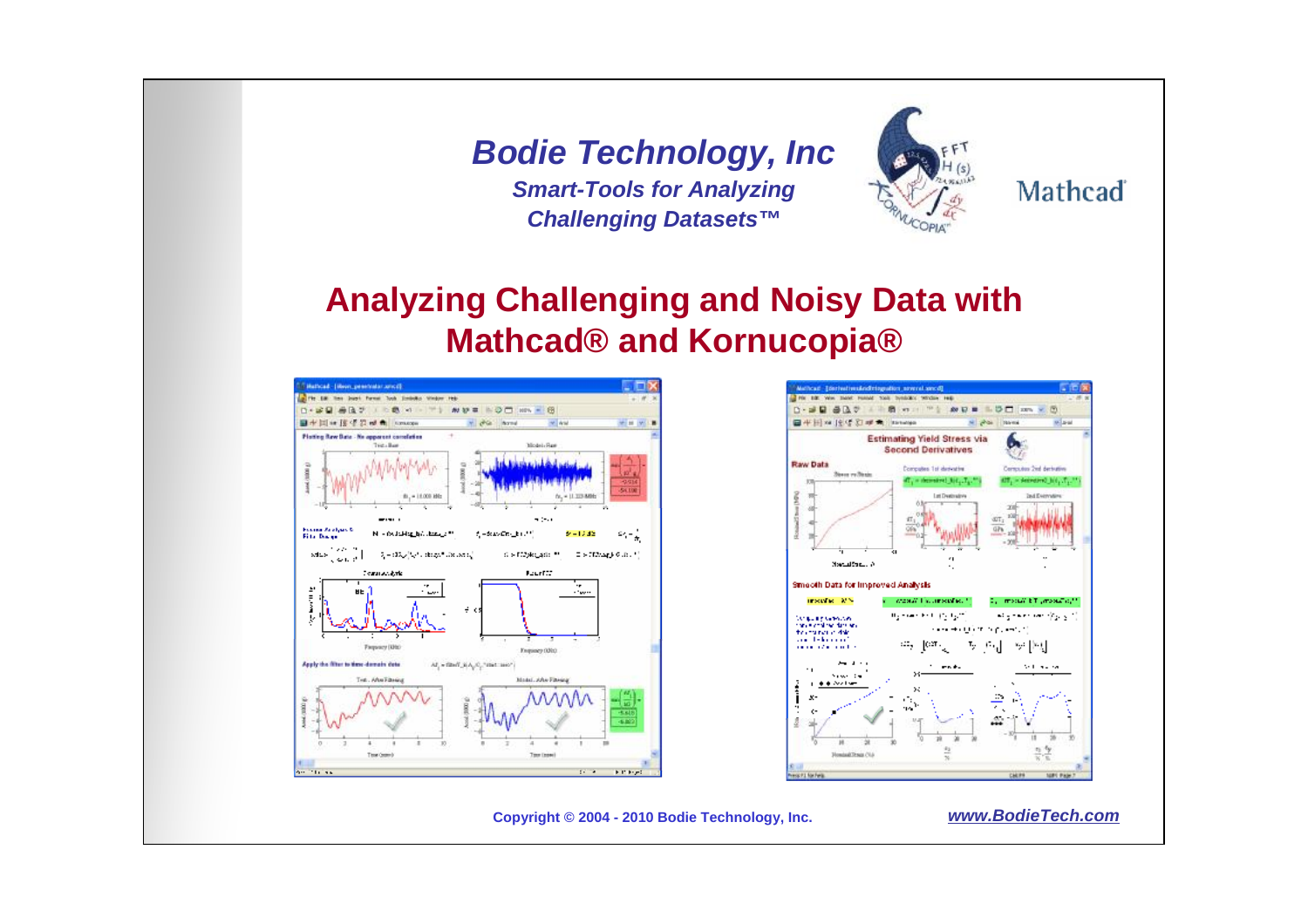## **Presenter's Profile – Dr. Ted Diehl**

- **Expert in Nonlinear Mechanics with 20+ Years Experience**
	- Experimental, computational, and theoretical approaches
	- Led nonlinear mechanics efforts at Kodak, Motorola, and DuPont
- **Engineering Tools**
	- Mathcad & Kornucopia®, Abagus nonlinear FEA, and experimental methods
- **Engineering Success in Industry**
	-
	-
	-
- 
- Cell-phone impact Simulating fabrics Ballistic protection
- Peeling mechanics Flexible structures Nonlinear materials
- NASA spacecraft Paper motion in copiers Nonlinear nip mechanics
	-
	-

- **Created unique DSP algorithms**
	- Enhance analysis of noisy data from experiments & Explicit Dynamics FEA
- **Developer of Kornucopia® and President of Bodie Technology Inc.**
	- *Smart-Tools for Analyzing Challenging Datasets™*



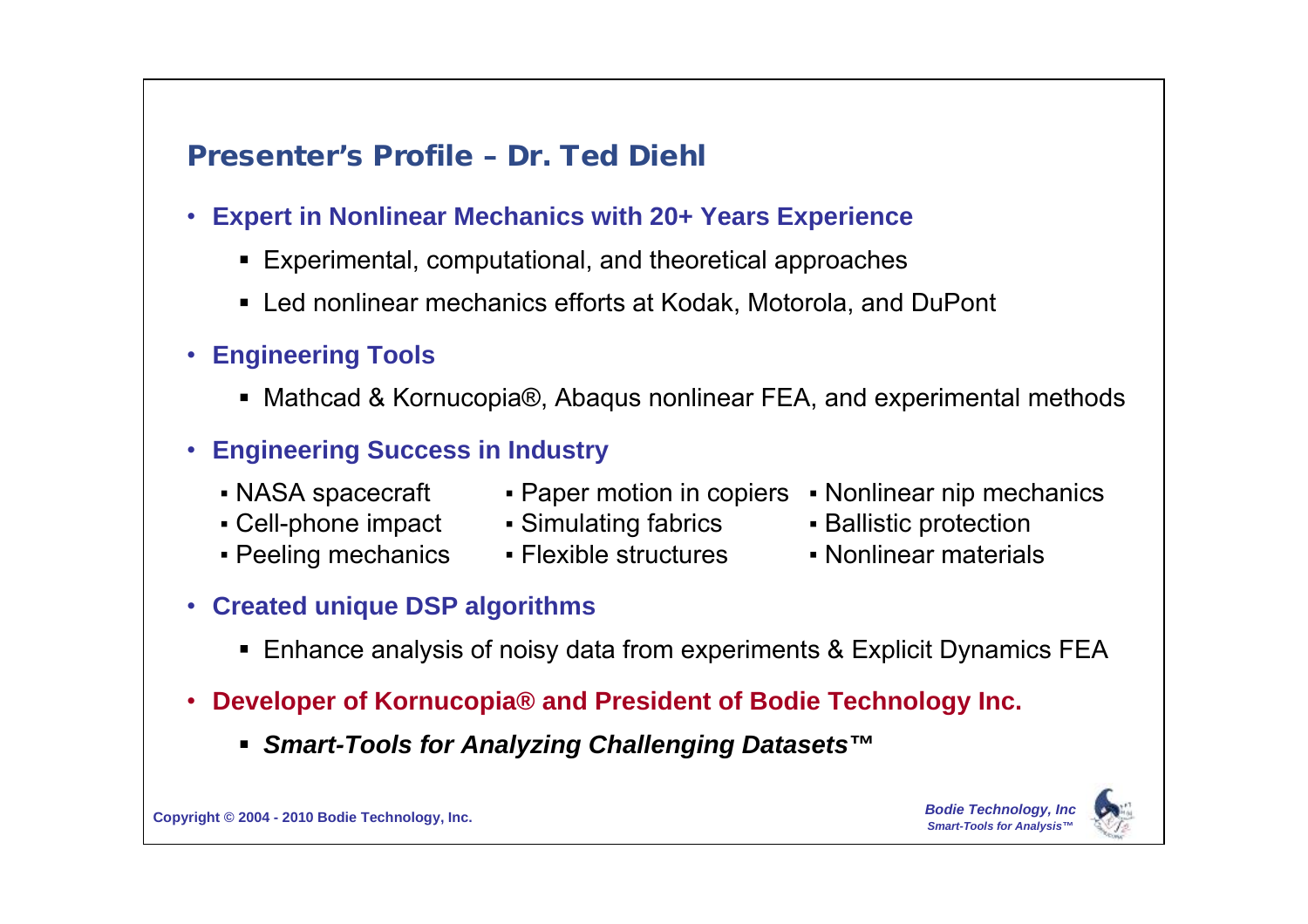#### **Bodie Technology, Inc.**

Specializes in solving complex problems in nonlinear mechanics by employing a proven mix of computational and testing knowledge in novel ways



- **Kornucopia® Software**
- **Customized Training**
- **Expert Consulting**

## *Our technology will get you moving faster*

*"Bodie Technology provides engineers with excellent software, training, and consulting resources to help analyze complex nonlinear mechanics problems, especially those involving problematic or noisy datasets."*

Steve Levine, Chief Strategy Officer, SIMULIA

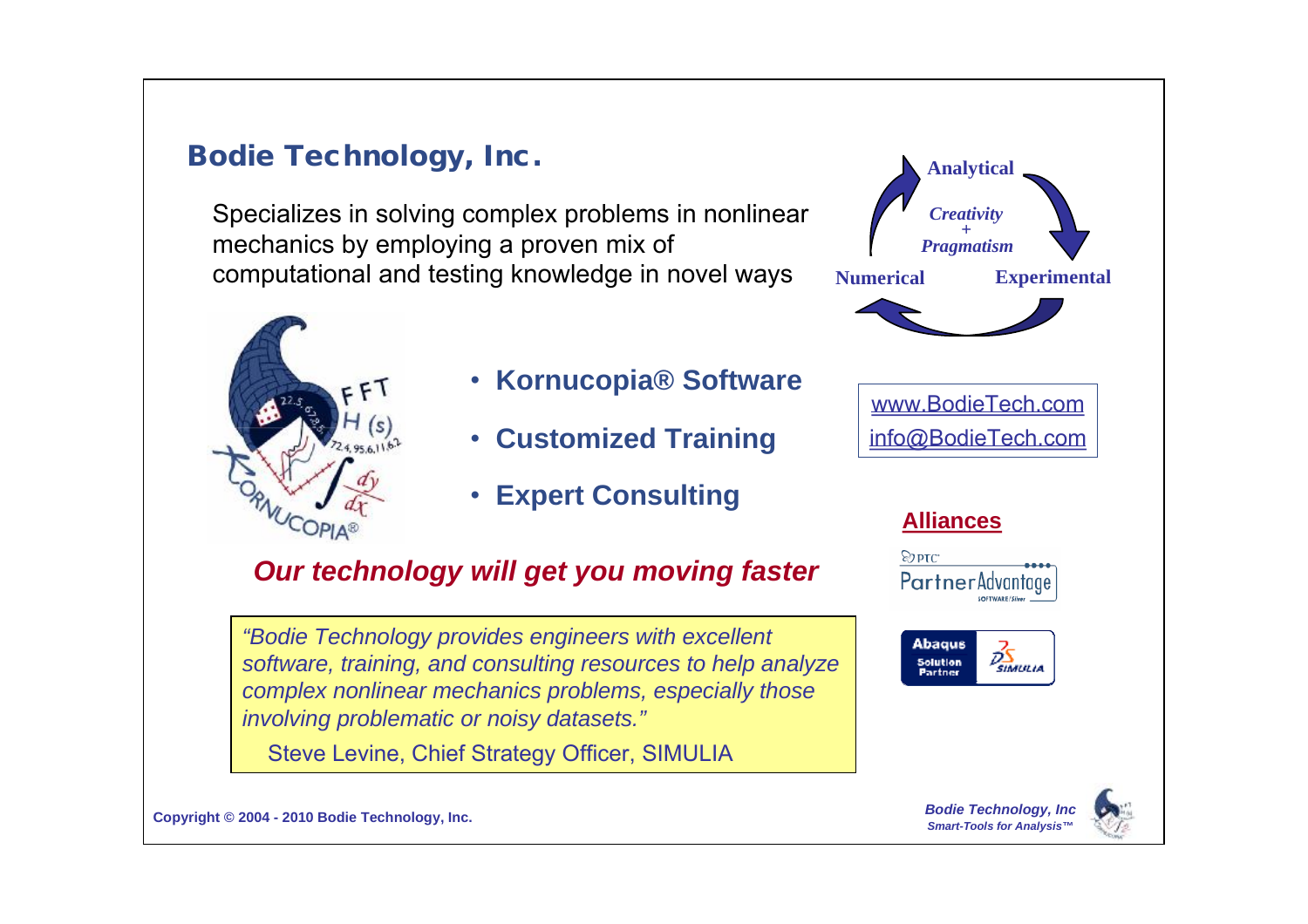## **Kornucopia®**

- Powerful software specifically designed to naturally blend the following into reusable, well documented Mathcad® worksheets:
	- Simulation results (FE & others)
	- **Experimental data**
	- Analytical calculations
	- Algorithms

#### **Cornucopia**

- *Horn of Plenty*
- **Abundant supply of various foods**

#### **Kornucopia®**

- *Horn of Plenty*
- **Abundant collection of functions and templates that makes all sorts of calculations and data analysis faster, more accurate, and easier within Mathcad®**



Analysis of WOX Shock Tester with permission from Jon Yagla, Naval Surface Warfare Center, Dahlgren Div.

*Bodie Technology, Inc Smart-Tools for Analysis™*

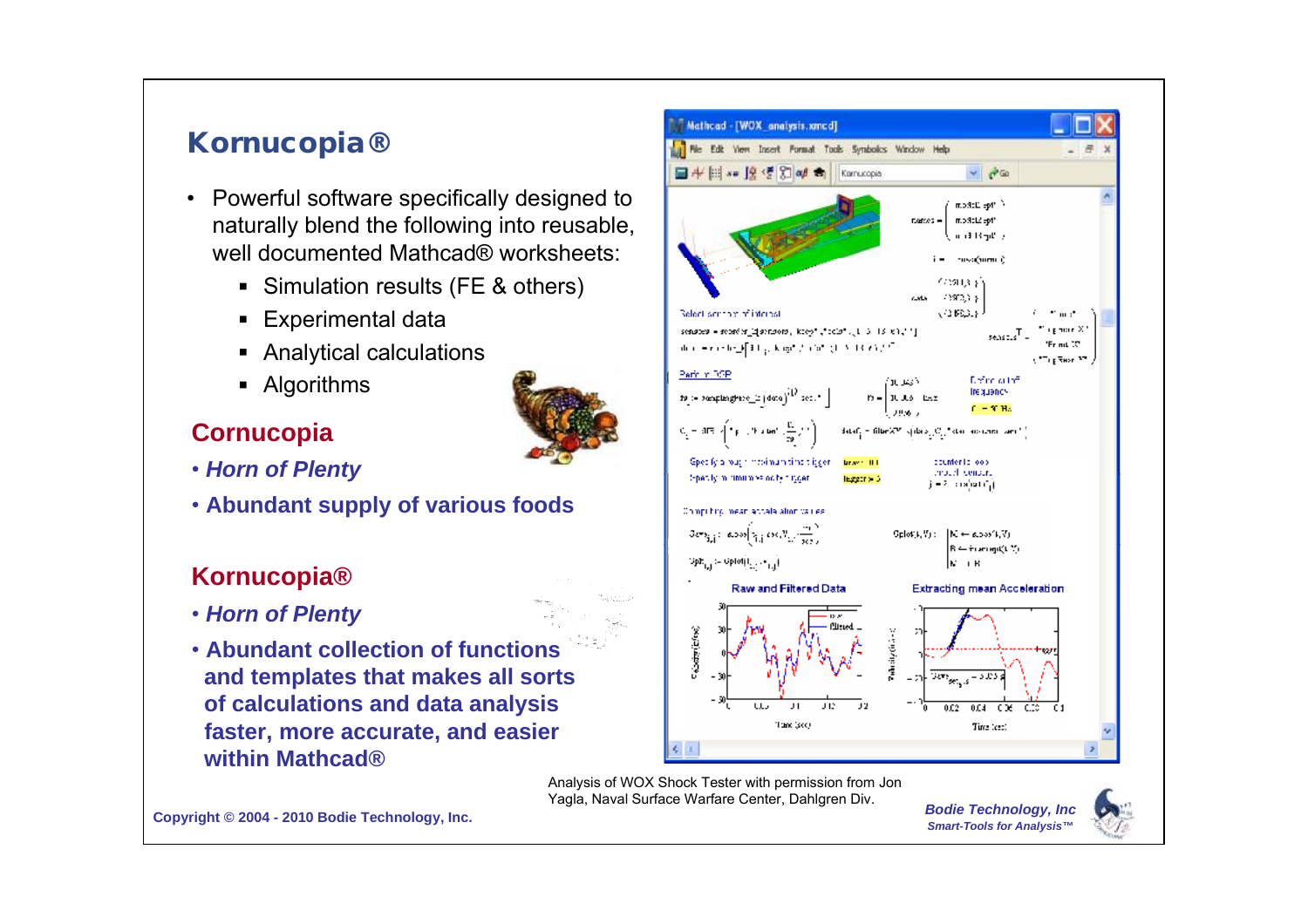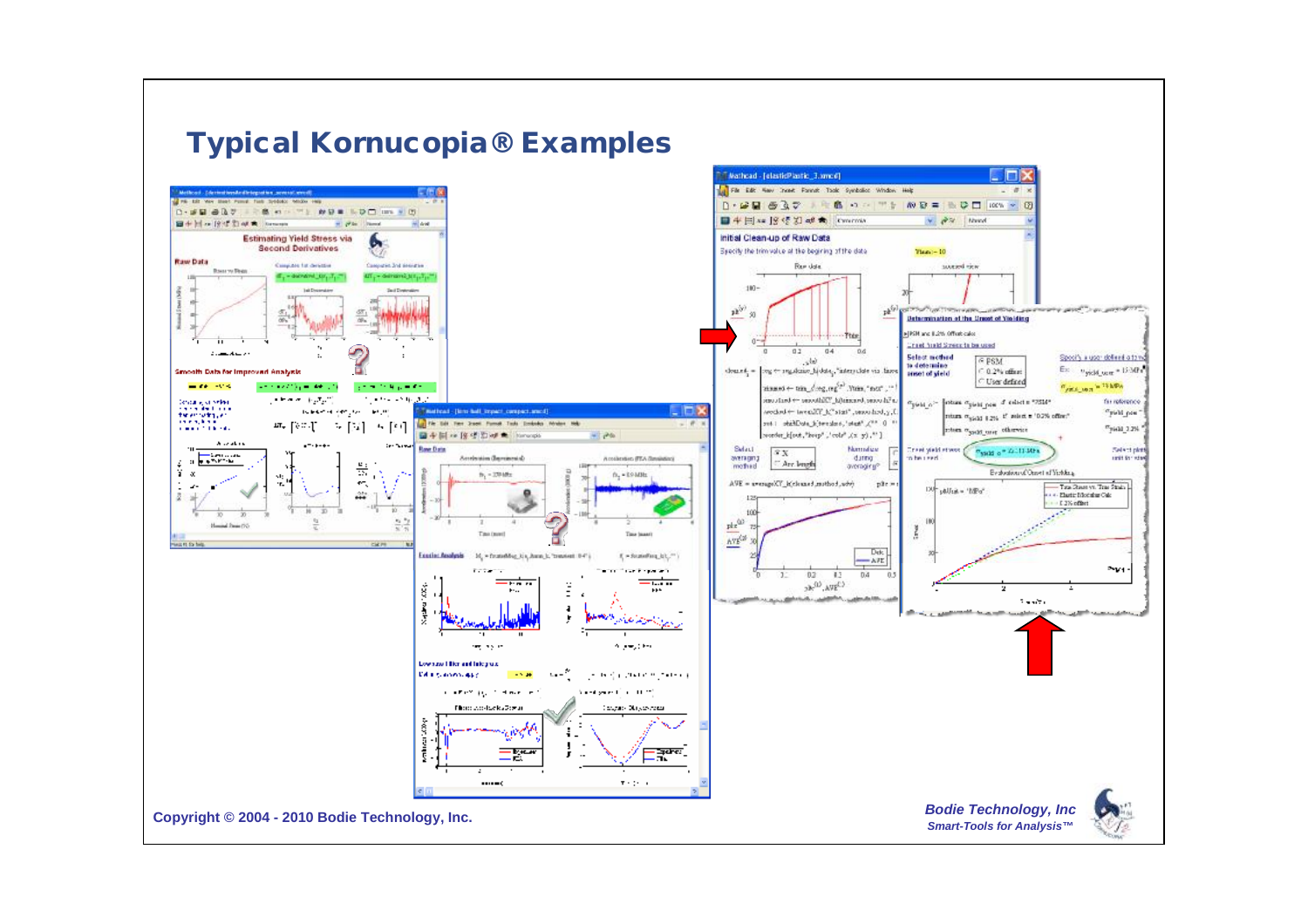#### **Mathcad®**

Wathcad Ecatenary analysis.oried) The Eat Yev Inset Fornit Teck Synacles Mindow Help

■~日×19 ff 2 md 角 However

Cable Subjected to its Own Weight

- WYSIWYG scratchpad interface
- Units-aware calculations
- Mix symbolics and numerical methods along with text, images, and graphs

 $v = \frac{1}{2}$ 

 $\sim a$ 

#### **Kornucopia® is built on Mathcad®**

- Easy to use programming
- Powerful solve-blocks
- 100's of Functions and Quicksheets
- Many other features
- Self-documenting worksheets for more accurate and efficient work-flows

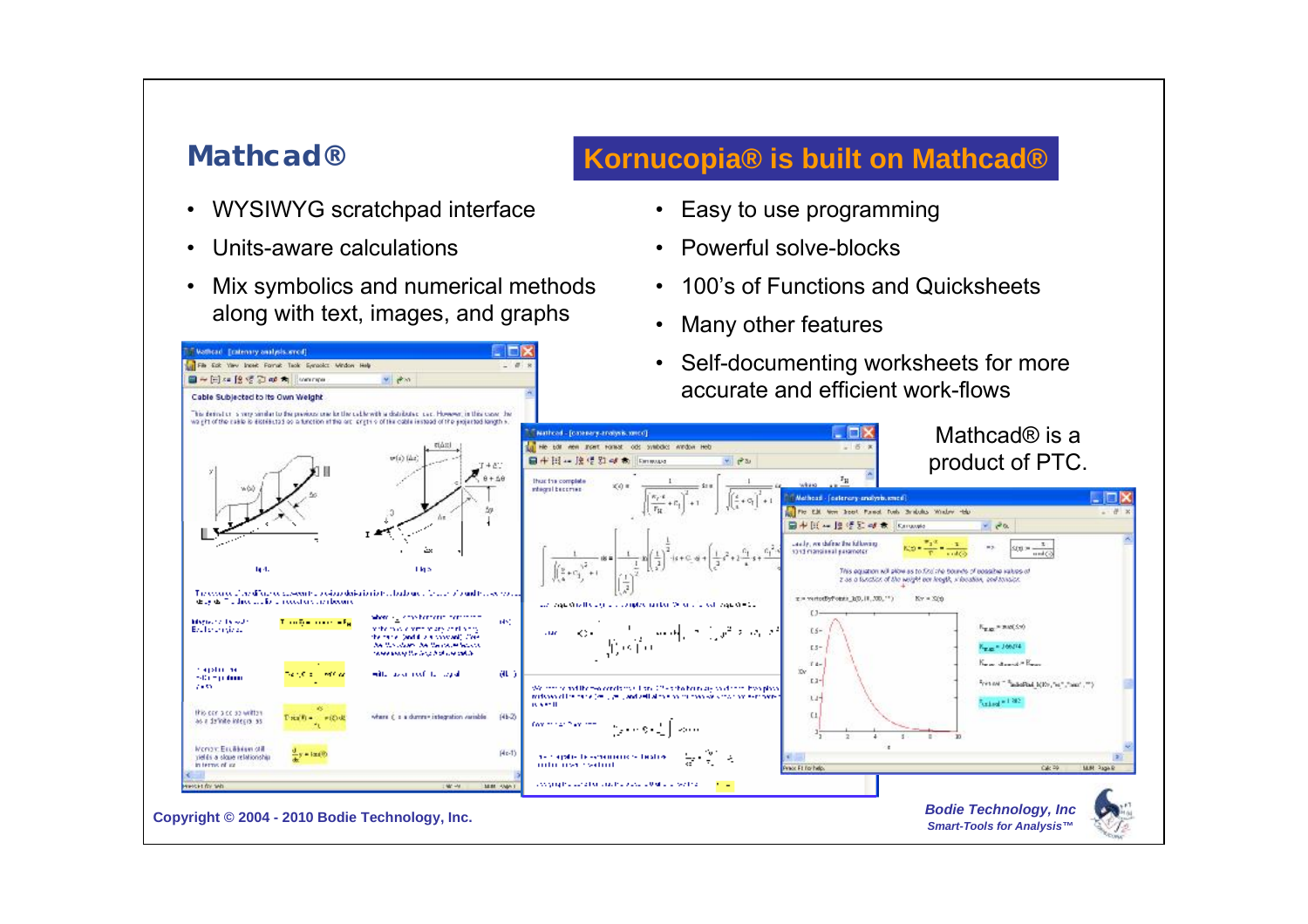## **Added Functionality with Kornucopia®**

#### **Data Adjusting**

- Clean-up data via tweaking, trimming, regularizing, padding, rescaling, ...
- Create an average XY data curve from multiple curves

#### **Easy-to-use DSP & Filtering**

- Powerful DSP tools designed for EVERYONE, not just experts!
- Readily handle data with non-constant sample rates
- Powerful and general purpose Fourier analysis functions
- Frequency Response Functions (FRF)
- $\cdot$  IIR & FIR filtering (LP, HP, BP, BS), decimation/upsampling
- Easy-to-use data smoothing (with a simple knob)

#### **Integration and Derivatives**

 Work efficiently with large and challenging numerical datasets

#### **Enhanced File Read/Write**

 Efficiently unpack files containing multiple data samples repeatedly stacked (with or without headers)

#### **Array and String Manipulation**

- Easily rearrange data in arrays and strings, including nested arrays
- **Cool Stuff**



*85 Functions* 

*30 Templates*

 Create message popup boxes to guide worksheet usage

#### **Example Worksheets & Templates**

 Teaching examples & realistic examples applicable to research and industry

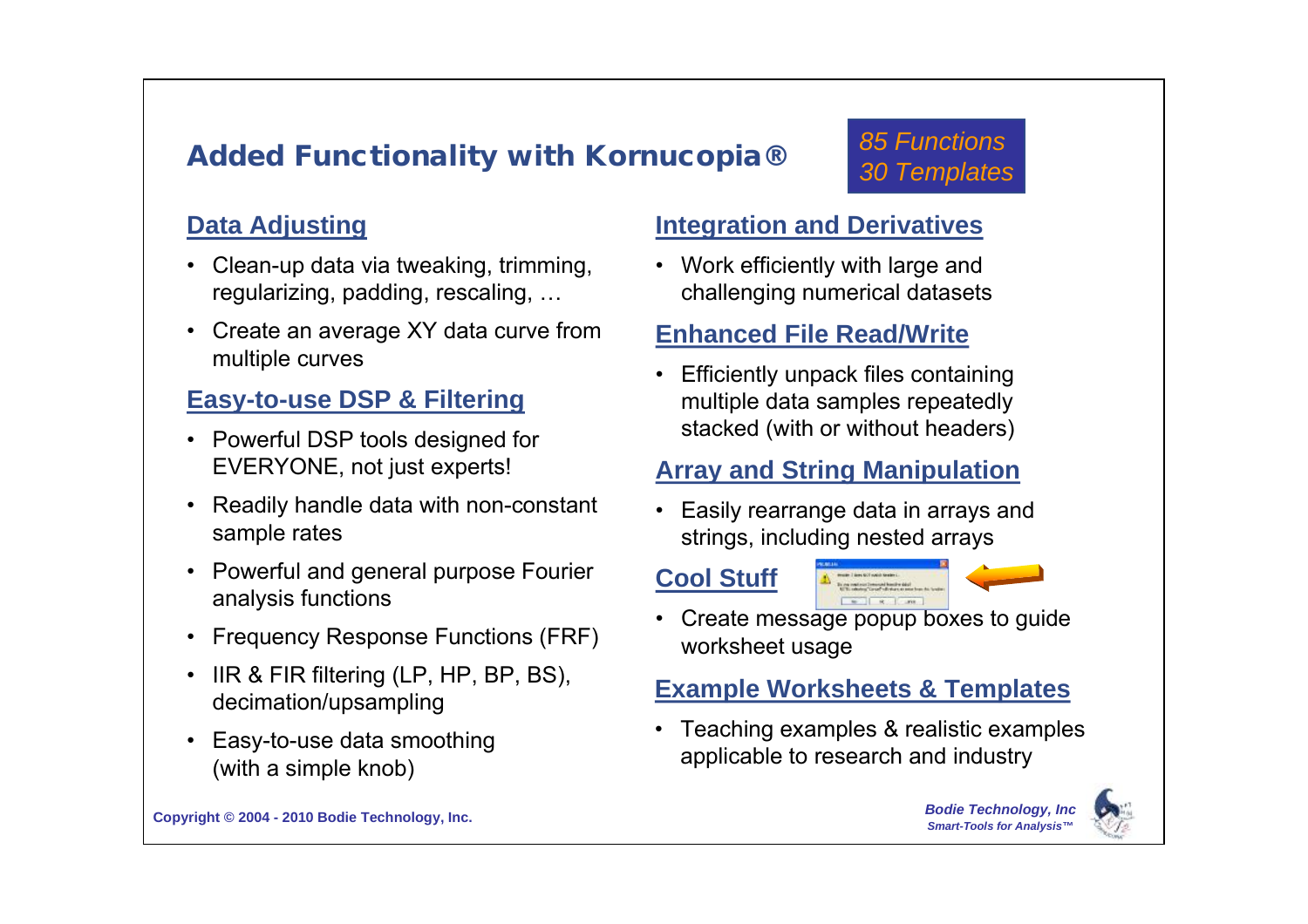### **Kornucopia® & Mathcad® Enable Array of Analysis Tasks**

#### **Readily Analyze Challenging Data from Measurements and Simulations**

#### **Perform Fourier Analysis and Filtering of Noisy Data**



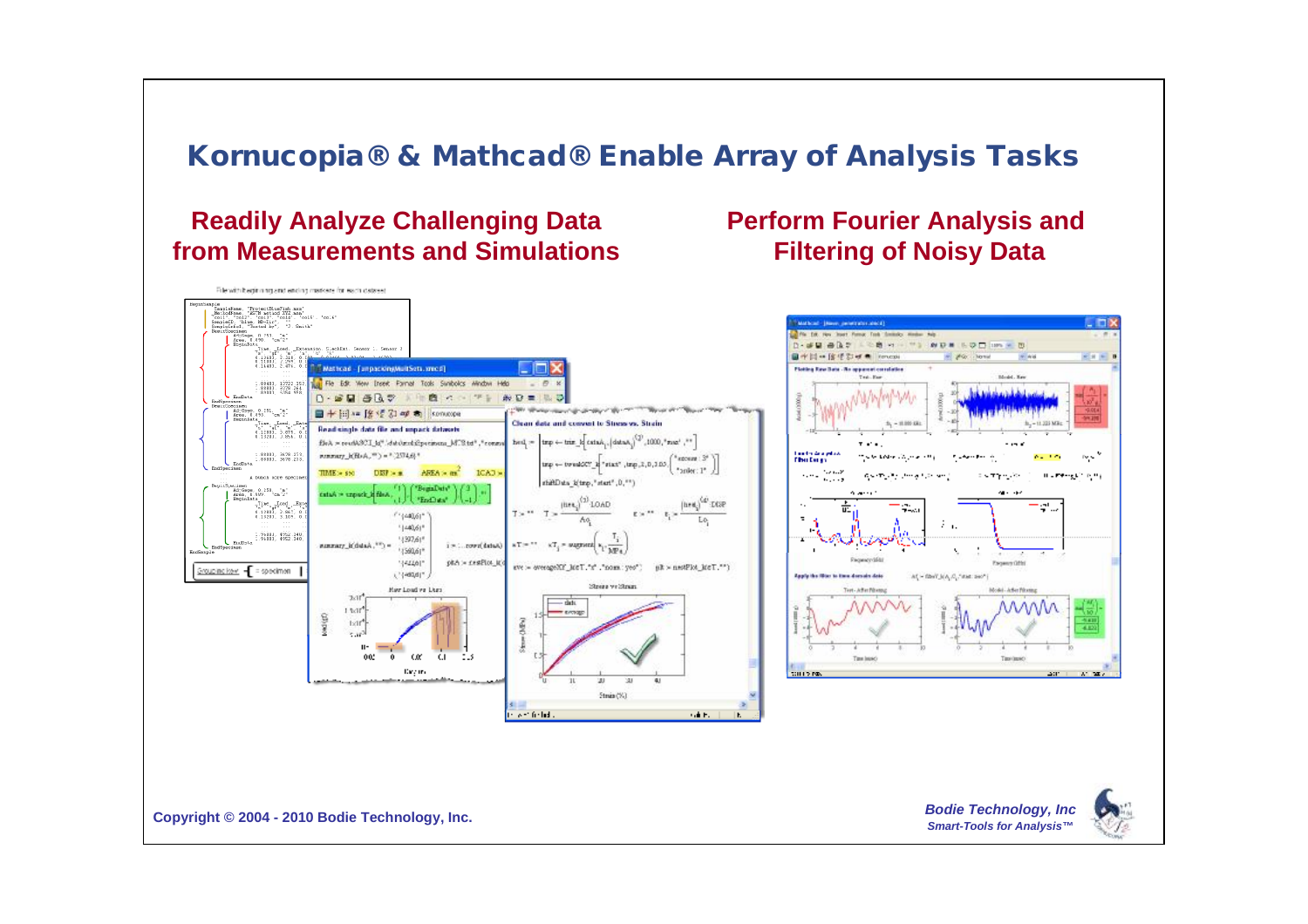## **Candidate Users of Mathcad® + Kornucopia®**

#### **Anyone working with challenging calculations & data or large amounts of data**

#### **FEA Analysts**

- Clean and smooth results from noisy explicit dynamics simulations
	- **Abaqus, LS-Dyna, Radioss...**
- Convert experimental measurements into more accurate nonlinear FEA material laws
- Correlate models/tests faster and better

#### **Experimentalists and Scientists**

- Improve efficiency and accuracy when analyzing difficult datasets
- Gain insight into physics of your problem

#### **Process and Design Engineers**

 Efficiently/accurately analyze data from facility processes, machinery, product and material tests, engineering calcs ...

#### **Industries**

- Aerospace
- Military and Defense
- Automotive
- High Tech, Medical, and Life Sciences
- Consumer Goods and Packaging
- Industrial and Heavy Equipment
- Materials
	- $\blacksquare$  (metals, polymers  $\ldots$ )



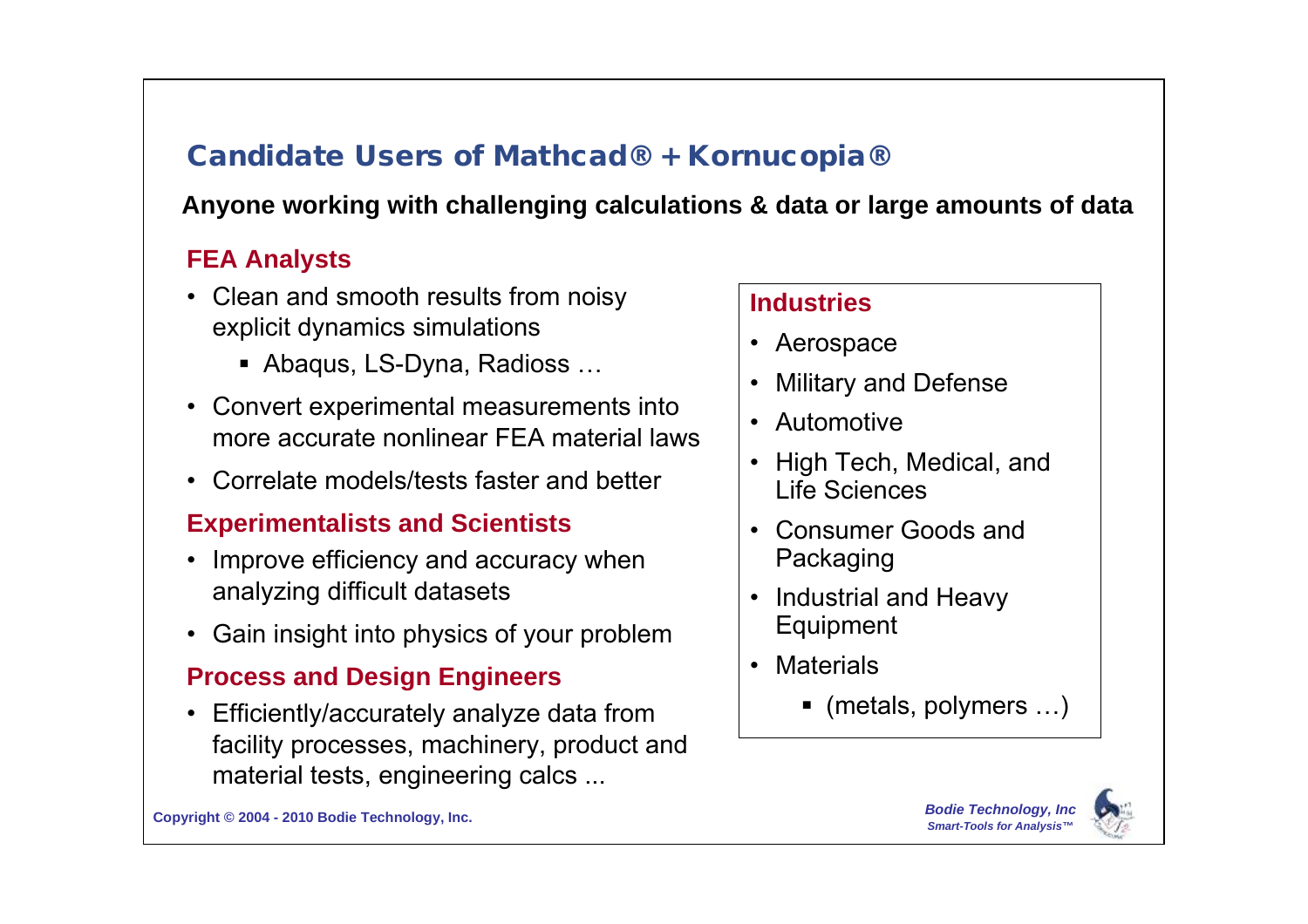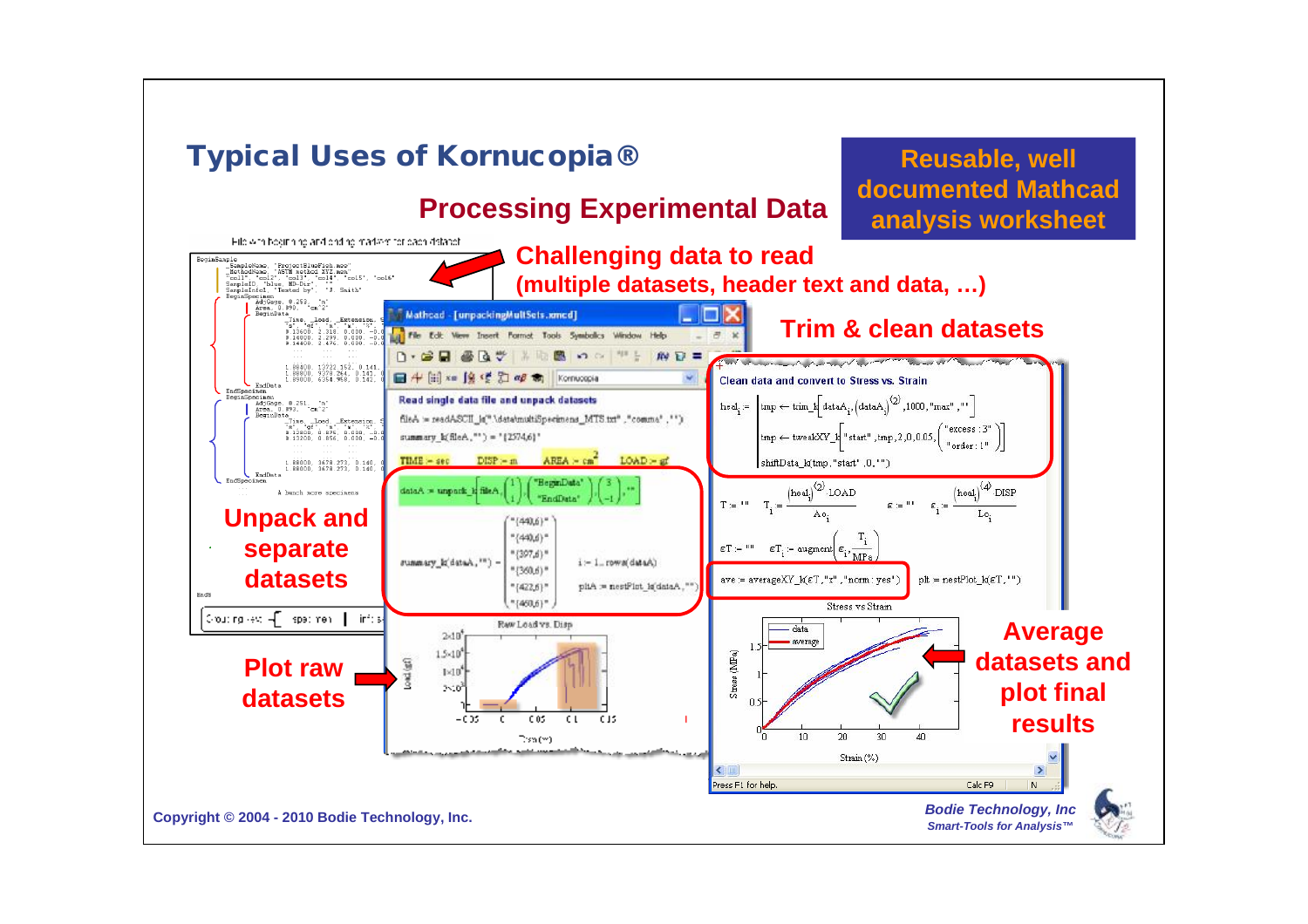## **Typical Uses of Kornucopia®**

**Reusable, well documented Mathcad analysis worksheet**

#### **Analyzing Noisy FEA Results and Test Data**



**Challenging data from a penetration event**

- **Initial comparison in time-domain**
- **Fourier Analysis to understand frequency content**
- **Filter to remove higher frequency differences**
- **Reassess filtered data in time-domain**

*Bodie Technology, Inc Smart-Tools for Analysis™*

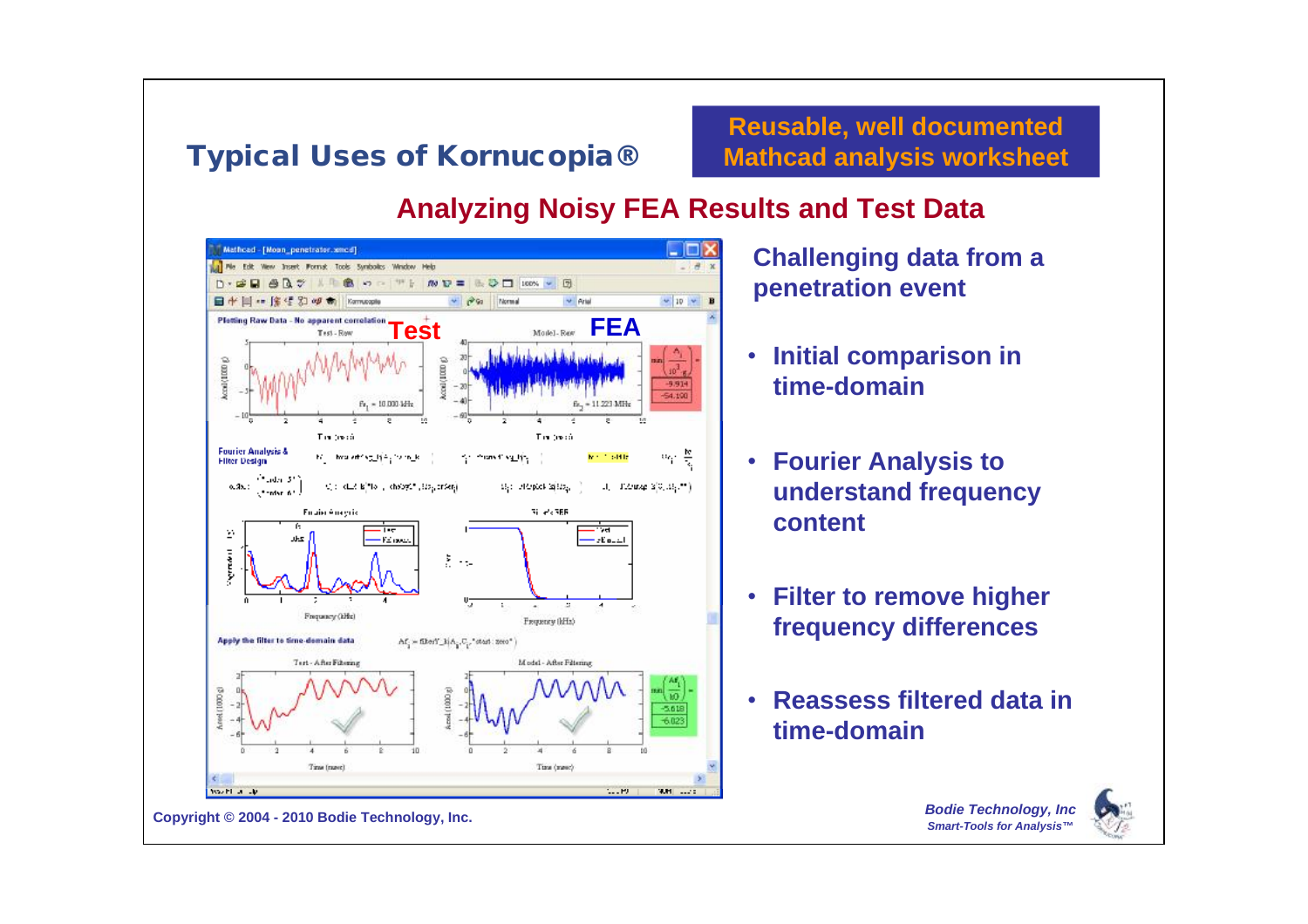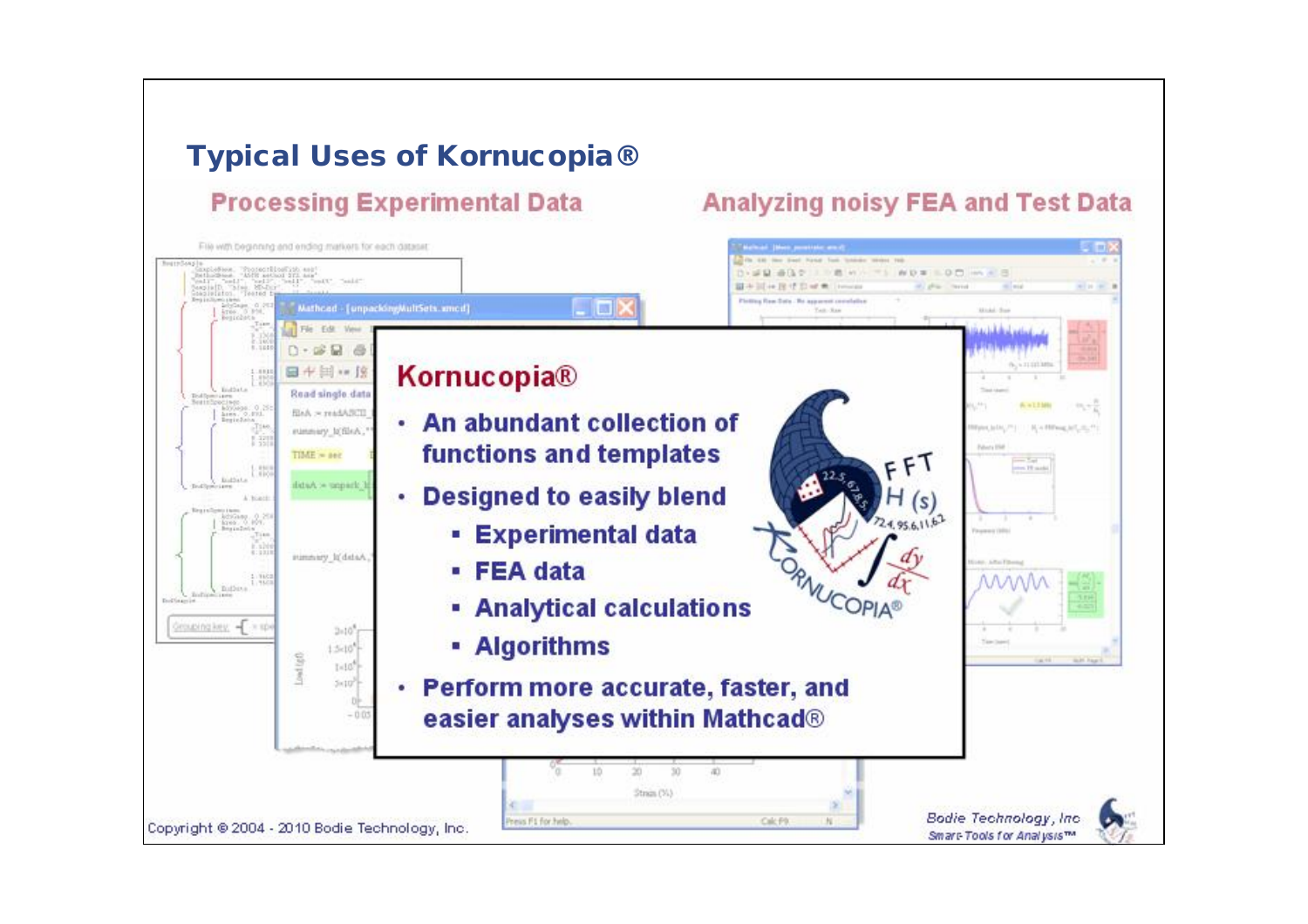## **Powerful Tools Efficiently Drive Engineering Decisions**

# **Mathcad**



**Analytical Numerical Experimental** *Creativity + Pragmatism*

*"Without Kornucopia® I really doubt the quality and quantity of work would have been what it was."*

Lieutenant Colonel Kelly Laughlin, PhD US Army, Picatinny Arsenal

*Analyzing ballistics from both Explicit FEA & tests*

*"We congratulate the Kornucopia® development team for creating such an effective and simple-to-use toolkit for engineers worldwide."*

Arun Nair, Ph.D., Becton Dickinson & Co - CAE Group

*"Kornucopia® has helped greatly in breaking down difficult data sets from experiments, in an easier, automatic, and understandable way. This has helped us setup, scrutinize and understand the experiments faster, which is priceless… It helps make the organization move faster…"*

David McCalib Blount International, Mfg. Engineer



**Examples**

*Bodie Technology, Inc Smart-Tools for Analysis™*

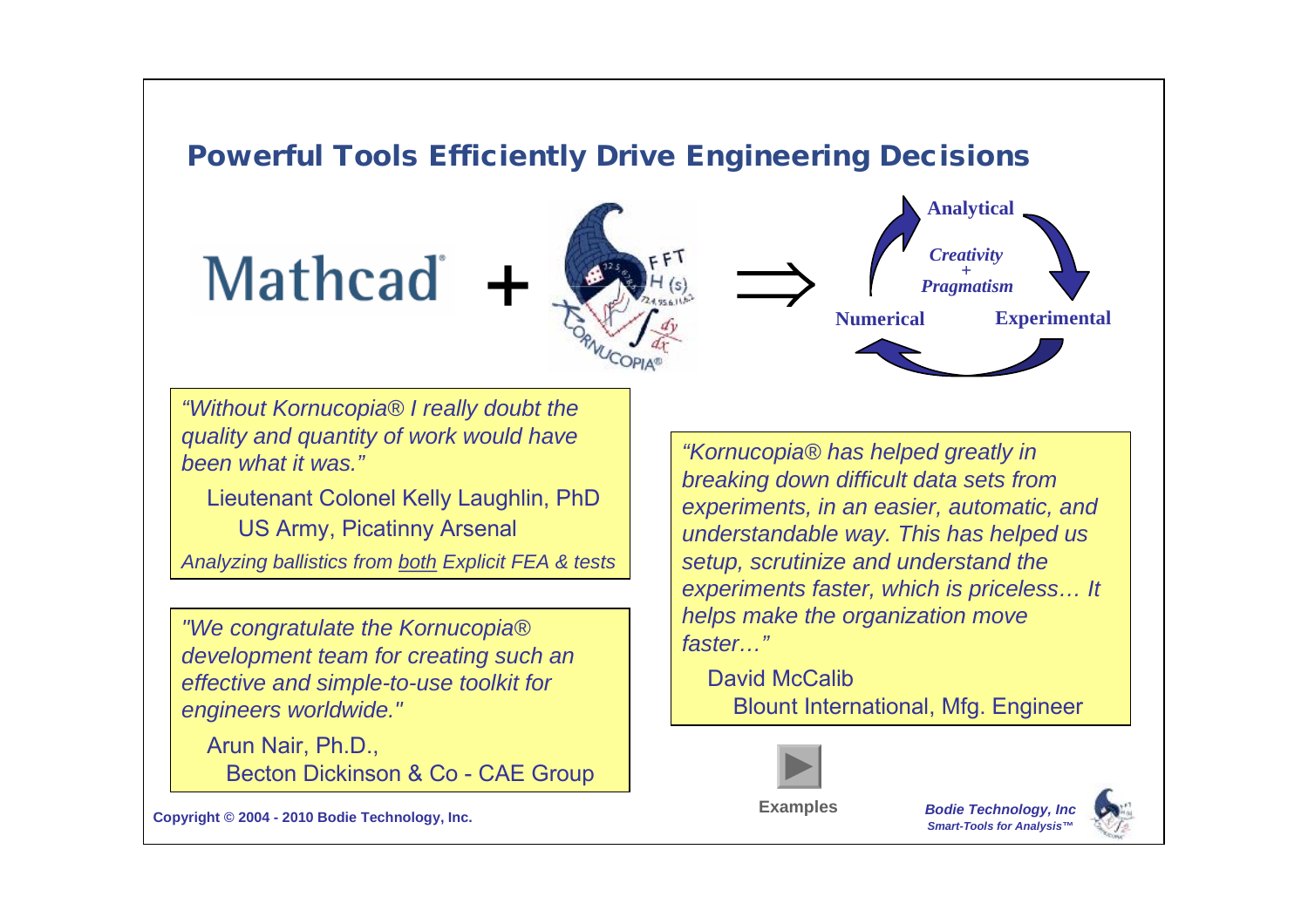#### **Kornucopia has Powerful, Yet Easy-To-Use Features**

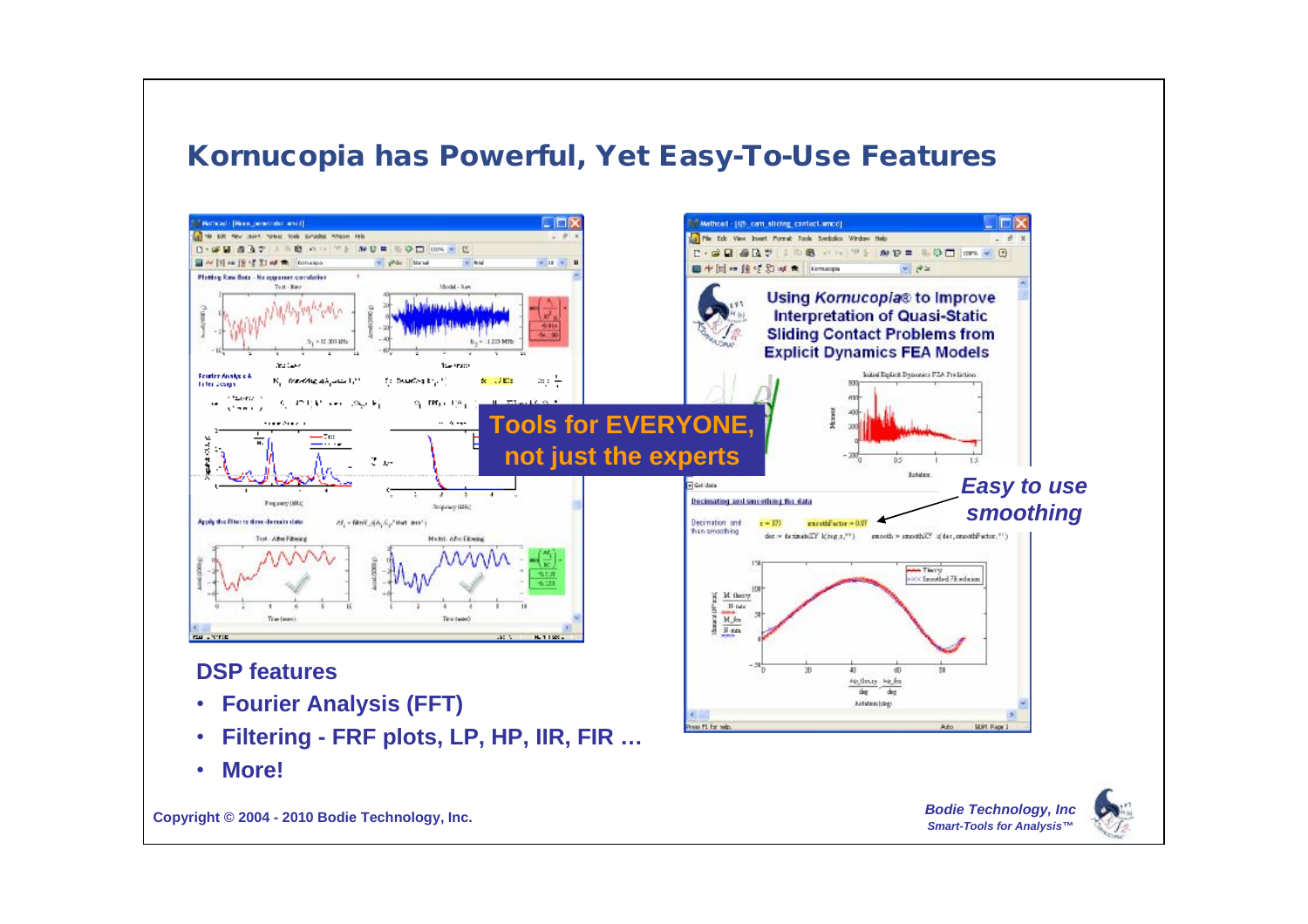

*Smart-Tools for Analysis™*